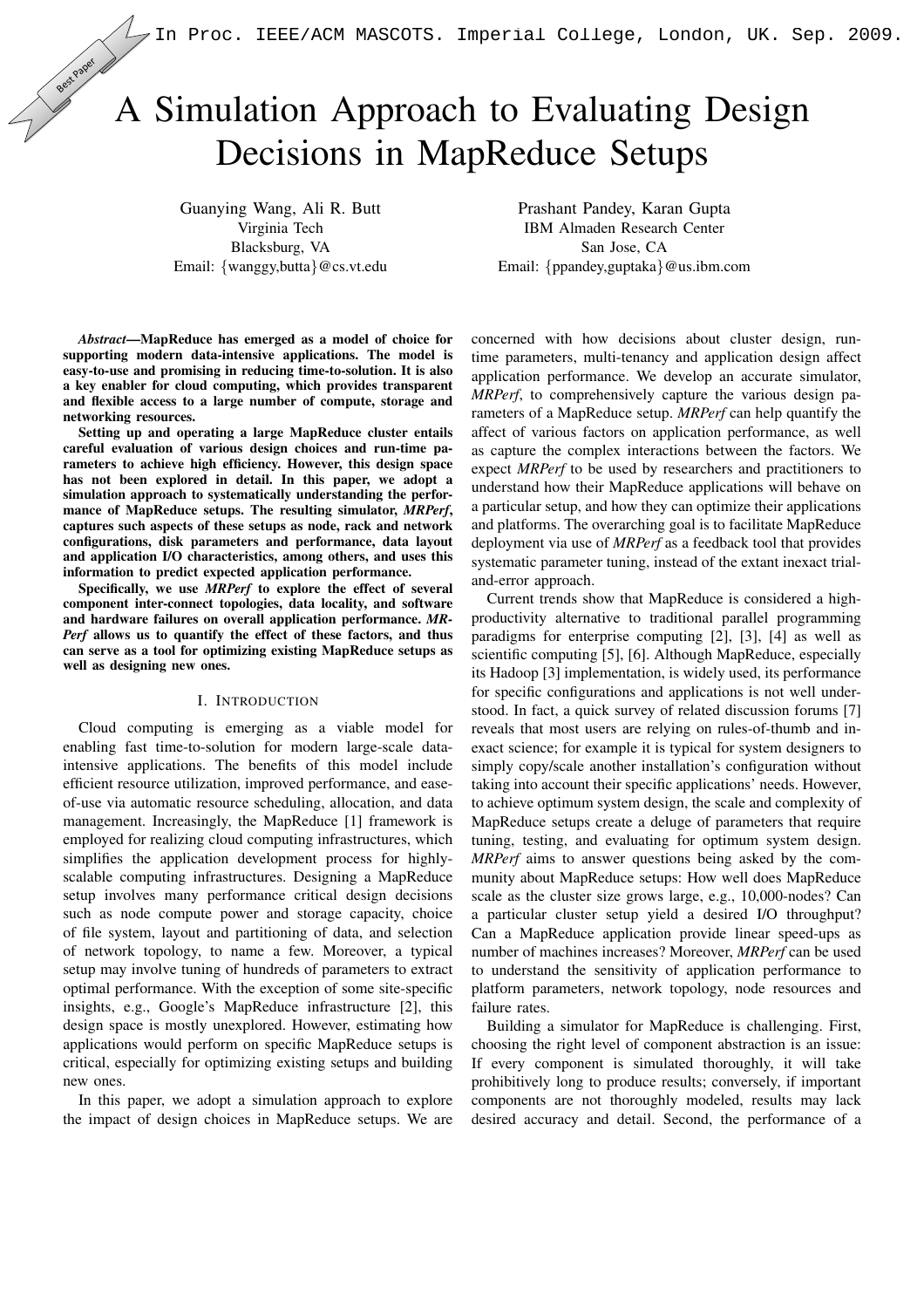MapReduce application depends on the data layout within and across racks and the associated job scheduling decisions. Therefore, it is essential to make *MRPerf* layout-aware and capable of modeling different scheduling policies. Third, the shuffle/sort and reduce phases of a MapReduce application are dependent on the input and require special consideration for correct simulations. Fourth, correctly modeling failures is critical, as failures are common in large scale commodity clusters and directly affect performance. Finally, verifying *MRPerf* at scale is complex as it requires access to a large number of resources, and setting the resources up under different network topologies, per-node resources, and application behaviors. The goal of *MRPerf* is to take on these challenges and answer the above questions, as well as explore the impact of factors such as data-locality, network topology, and failures on overall performance.

## *A. Our Contributions*

In this paper, we make the following contributions:

- Design, develop, and implement an accurate Hadoop [3] simulator, *MRPerf*, which models execution on specified MapReduce setups, and validate it using measurements on actual Hadoop setups;
- Apply *MRPerf* to study the impacts of different network topologies on Hadoop application performance;
- Investigate and quantify the role of data locality on application performance; and
- Study how various failures affect Hadoop setup.

We have successfully verified *MRPerf* using a medium-scale (40-node) cluster. Moreover, we used *MRPerf* to quantify the impact of data-locality, network topology, and failures using representative MapReduce applications running on a 72-node simulated Hadoop setup, and gained key insights. For example, for the *TeraSort* [8] application, we found that: advanced cluster topologies, such as *DCell* [9], can improve performance upto 99% compared to a common *Double rack* topology; data locality is crucial to extracting peak performance with a nodelocal task placement performing 284% better than rack-remote placement in the *Double rack* topology; and MapReduce can tolerate failures in individual tasks with small impact, while network partitioning can reduce the performance by 60%.

# II. MODELING DESIGN SPACE

We are faced with modeling the complex interactions of a large number of factors, which dictate how an application will perform on a given MapReduce setup. These factors can be classified into design choices concerning infrastructure implementation, application management configuration, and framework management techniques. A summary of key design parameters modeled in *MRPerf* is shown in Table I.

MapReduce infrastructures typically encompass a large number of machines. A *rack* refers to a collection of compute nodes with local storage. It is often installed on a separate machine-room rack, but can also be a logical subset of nodes. Nodes in a rack are usually a single network hop away from each other. Multiple racks are connected to each other using

TABLE I MAPREDUCE SETUP PARAMETERS MODELED IN *MRPerf*.

| Category      | Example                                     |  |  |
|---------------|---------------------------------------------|--|--|
| Cluster pa-   | • Node CPU, RAM, and disk charactersitics   |  |  |
| rameters      | • Node $&$ Rack heterogeneity               |  |  |
|               | • Network topology (inter & intra-rack)     |  |  |
| Configuration | • Data replication factor                   |  |  |
| parameters    | • Data chunk size used by the storage layer |  |  |
|               | • Map and reduce task slots per node        |  |  |
|               | • Number of reduce tasks in a job           |  |  |
| Framework     | • Data placement algorithm                  |  |  |
| parameters    | • Task scheduling algorithm                 |  |  |
|               | • Shuffle-phase data movement protocol.     |  |  |

a hierarchy of switches to create the cluster. Thus, the infrastructure design parameters involve varying node capabilities and interconnect topologies. In, *MRPerf*, we categorize these critical parameters as *cluster parameters*, and they can have a profound impact on overall system performance.

The ease-of-use of the MapReduce programming model comes from its ability to automatically parallelize applications — most MapReduce applications are embarrassingly parallel in nature — to run across a large number of resources. Simply put, MapReduces splits an application's input dataset into multiple tasks and then automatically schedules these tasks to available resources. The exact manner in which a job's data gets split, and when and on what resources the resulting tasks are executed, is influenced by a variety of *configuration parameters*, and is an important determinant of performance. These parameters capture inherent design tradeoffs. For example: Splitting data into large chunks yields better I/O performance (due to larger sequential accesses), but reduces the opportunity for running more parallel tasks that are possible with smaller chunks; Replicating the data across multiple racks provides easier task scheduling and better data locality, but increases the cost of data writes (requiring updating multiple copies) and slows down initial data setup.

Finally, design and implementation choices within a MapReduce framework also affect application performance. These *framework parameters* capture setup management techniques, such as how data is placed across resources, how tasks are scheduled, and how data is transferred between resources or task phases. These parameters are inter-related. For instance, an efficient data placement algorithm would make it easy to schedule tasks and exploit data locality.

The job of *MRPerf* is further complicated by the fact that the impact of a specific factor on application behavior is not constant in all stages of execution. For example, the network bandwidth between nodes is not an important factor for a job that produces little intermediate output if the map tasks are scheduled on nodes that hold the input data. However, for the same application, if the scheduler is not able to place jobs near the data (e.g. if the data placement is skewed), then network bandwidth between the data and compute nodes might become the limiting factor in application performance. *MRPerf* should model these interactions to correctly capture the performance of a given MapReduce setup.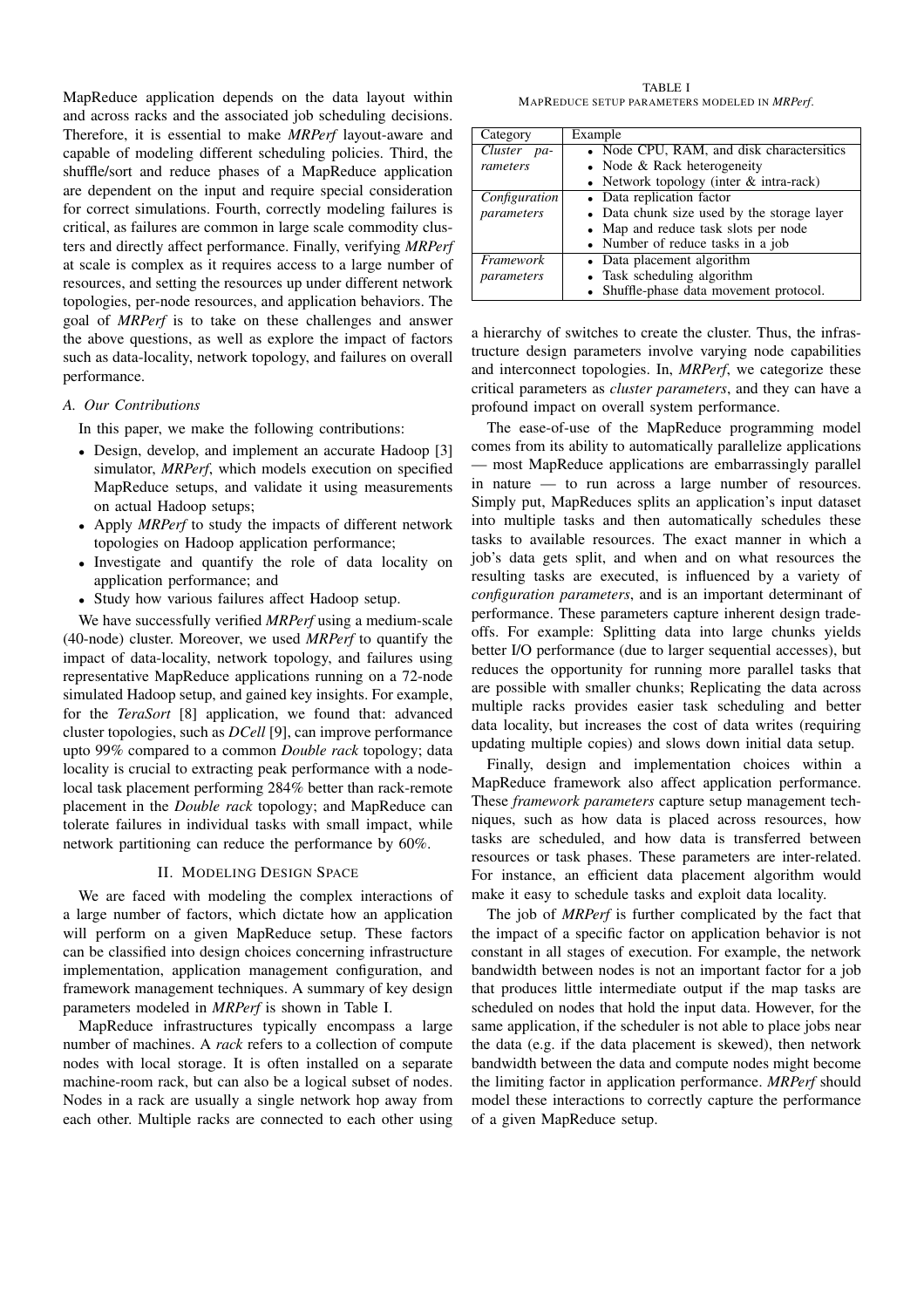

Fig. 1. *MRPerf* architecture.

## III. DESIGN

In this section, we present the design of *MRPerf*. Our prototype is based on Hadoop [3], the most widely-used opensource implementation of the MapReduce framework.

# *A. Architecture Overview*

The goal of *MRPerf* is to provide fine-grained simulation of MapReduce setups at sub-phase level. On one hand, it models inter- and intra-rack interactions over the network, on the other hand, it models single node processes such as task processing and data access I/O time. Given the need for accurately modeling network behavior, we have based *MRPerf* on the well-established ns-2 [10] network simulator. The design of *MRPerf* is flexible, and allows for capturing a wide-variety of Hadoop setups. To use the simulator, one has to provide node specification, cluster topology, data layout, and job description [11]. The output is a detailed phase-level execution trace that provides job execution time, amount of data transferred, and time-line of each phase of the task. The output trace can also be visualized for analysis.

Figure 1 shows the high-level architecture of *MRPerf*. The input configuration is provided in a set of files, and processed by different processing modules (*readers*), which are also responsible for initializing the simulator. The ns-2 driver module provides the interface for network simulation. Similarly, the disk module provides modeling for the disk I/O. Although we use a simple disk model in this study, the disk module can be extended to include advanced disk simulators such as DiskSim [12]. All the modules are driven by the MapReduce Heuristics module (MRH) that simulates Hadoop's behavior. To perform a simulation, *MRPerf* first reads all the configuration parameters and instantiates the required number of simulated nodes arranged in the specified topology. The MRH then schedules tasks to the nodes based on the specified scheduling algorithm. This results in each node *running* its assigned job, which further creates network traffic (modeled through ns-2) as nodes interact with each other. Thus, a simulated MapReduce setup is created.

We make two simplifying assumptions in *MRPerf*. (i) A node's resources, i.e., processors and disks, are equally shared among tasks assigned concurrently to the node. (ii) *MRPerf* does not model OS-level asynchronous prefetching. Thus, it only overlaps I/O and computation across threads and processors (and not in a single thread). These assumptions



Fig. 2. Control flow in the Job Tracker.

may cause some loss in accuracy, but greatly improve overall simulator design and performance.

#### *B. Simulating Map and Reduce Tasks*

*MRPerf* employs packet-level simulation and relies on ns-2 for capturing network behavior. The main job of *MRPerf* is to simulate the map and reduce tasks, manage their associated input and output data, make scheduling decisions, and model disk and processor load. To model a setup, *MRPerf* creates a number of simulated nodes. Each node has several processors and a single disk, and the processing power is divided equally between the jobs scheduled for the node. Also, each simulated node is responsible for tracking its own processor and disk usage, and other statistics, which is periodically written to an output file.

Our design makes extensive use of the TcpApp Agent code in ns-2 to create functions that are triggered (calledback) in response to various events, e.g., receiving a network packet. *MRPerf* utilizes four different kinds of agents, which we discuss next. Note that a node can run multiple agents at the same time, e.g., run a map task and also serve data for other nodes. Each agent is a separate thread of execution, and does not interfere with others (besides sharing resources).

*a) Tracking job progress:* The main driver for the simulator is a Job Tracker that is responsible for spawning map and reduce tasks, keeping a tab on when different phases complete, and producing the final results. Figure 2 shows the control flow diagram for the Job Tracker. Most of the behavior is modeled in response to receiving messages from other nodes. However, the Job Tracker also has to perform tasks, such as starting new map and reduce operations as well as bookkeeping, which are not in response to explicit interaction messages. *MRPerf* uses a heartbeat trigger to initiate such Job Tracker functions, and to capture the correct MapReduce behavior.

*b) Modeling map task:* Receipt of a message from the Job Tracker to start a map task results in the sequence of events shown in Figure 3(a). (i) A Java VM is instantiated for the task. (ii) Necessary data is either read from the local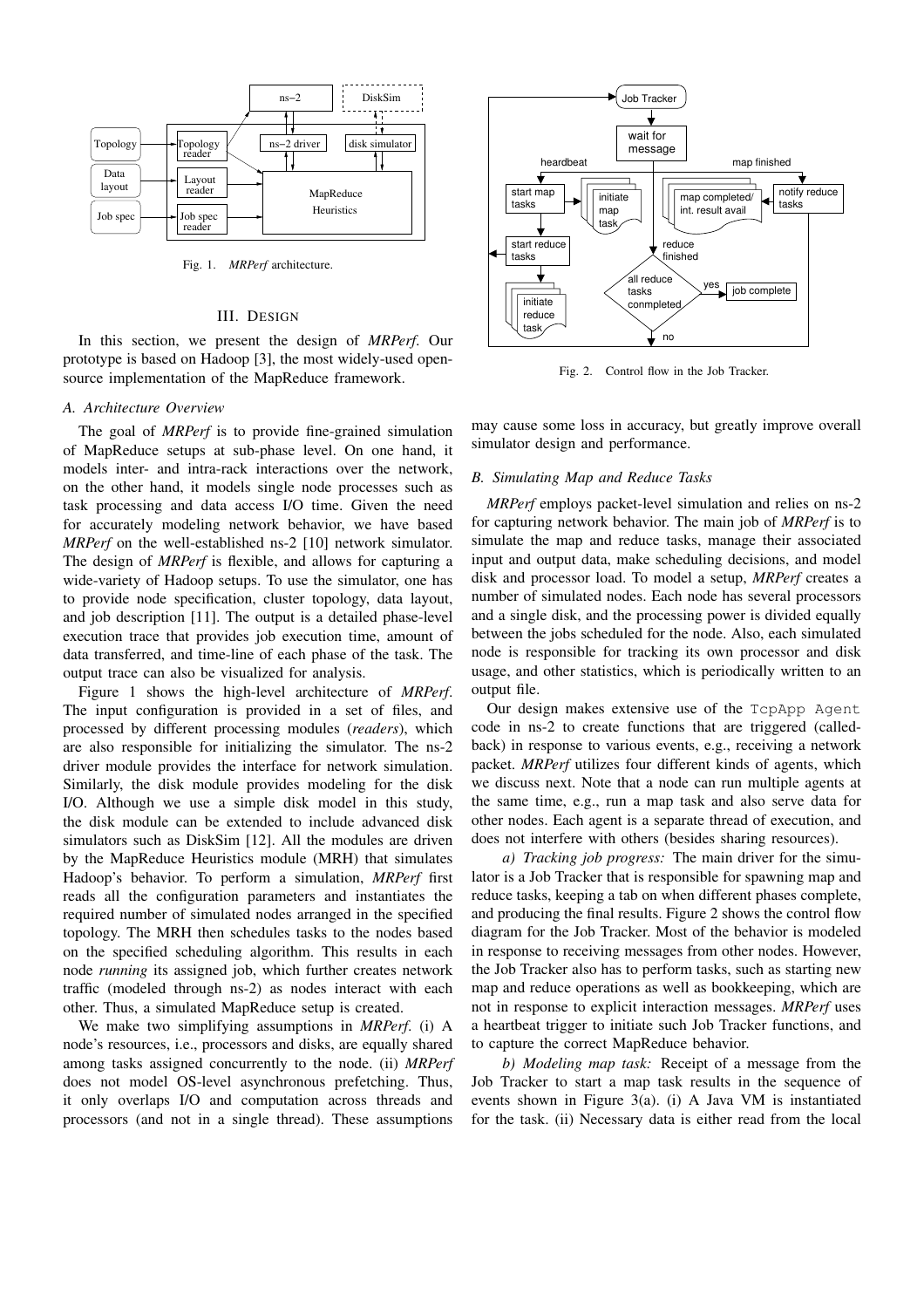

Fig. 3. Control flow when running map and reduce tasks.

disk or requested remotely. If a remote read is necessary, a data request message is sent to the node that has the data, and the process stalls until a reply with the data is received. (iii) Application-specific map, sort, and spill operations are performed on the input data until all of it has been consumed. (iv) A merge operation, if necessary, is performed on the output data. Finally, (v) a message indicating the completion of the map task is returned to the Job Tracker. The process then waits for the next assignment from the Job Tracker.

*c) Modeling reduce task:* The reduce task is also initiated upon receiving a message from the Job Tracker. The sequence of events in this task, as shown in Figure 3(b), are as follows. (i) A message is sent to all the corresponding map tasks to request intermediate data. (ii) Intermediate data is processed as it is received from the various map tasks. If the amount of data exceeds a pre-specified threshold, an in-memory or local file system merge is performed on the data. These two steps are repeated until all the associated map tasks finish, and the intermediate data has been received by the reduce task. (iii) The application-specific reduce function is performed on the combined intermediate data. Finally, (iv) similarly as for the map task, a message indicating the completion of the reduce task is sent to the Job Tracker, and the process waits for its next assignment.

*d) Simulating data access:* Another critical task in *MR-Perf* is properly modeling how data is accessed on a node. This is achieved through a separate process on each simulated node, which we refer to as the Data Manager. Briefly, the main job of the Manager is to read data (input or intermediate) from the local disk in response to a data request, and send the requested items back to the requester. Separating data access from other tasks has two advantages. First, it models the network overhead of accessing a remote node. Second, it provides for extending the current disk model with more advanced simulators, e.g., DiskSim [12].

Finally, to reduce simulation overhead, we do not perform packet-level simulations for the actual data, which is done only for the meta-data. Instead, we use the size of the data and the bandwidth observed through ns-2 to calculate transfer times for calculating overall task execution times.

## *C. Input Specification*

The user input needed by *MRPerf* can be classified into three parts: cluster topology specification, application job characteristics, and the layout of the application input and output data. *MRPerf* relies on ns-2 for network simulation, thus, any topology supported by ns-2 is automatically supported by *MRPerf*. The topology is specified in XML format, and is translated by *MRPerf* into TCL format for use by ns-2.

To capture job characteristics, we assume that a job has simple map and reduce tasks, and that the computing requirements are dependent on the size, and not content, of the data. For accuracy, several sub-phases within a map task are modeled separately, e.g., JVM start, single or multiple rounds of map operations, sort and spill, and a possible merge. Compute time for each data-size-dependent sub-phase is captured using a cycles/byte parameter. Thus, a set of cycles/byte measured for each of the sub-phases provides a mean for specifying application behavior. Some application phases do not involve input-dependent computation, rather fixed overheads, e.g., connection setup times. These steps are captured by measuring the overhead and using it in the simulator. This approach to capture overall application behavior is in-line with what we have observed in real experiments, and as we show later, is effective.

The data layout provides the location of the main node handling the job metadata, the location of actual data on the simulated nodes, replication factor, etc. Data layout affects data-computation co-location in the map phase, and thus the overall performance. Finally, we assume that job output data is proportional to the input data and thus no separate means for modeling the job output data is required in *MRPerf*.

Some of the input parameters are derived from the physical cluster topology being modeled, while others can be collected by profiling a small-scale MapReduce cluster or running test jobs on the target cluster.

### *D. Limitations of our Simulator*

The current implementation of *MRPerf* is limited to modeling a single storage device per node, supporting only one replica for each chunk of output data (input data replication is supported), and not modeling certain optimizations such as speculative execution. We support simple node and link failures, but more advanced exceptions, such as a node running slower than others or partially failing, are not currently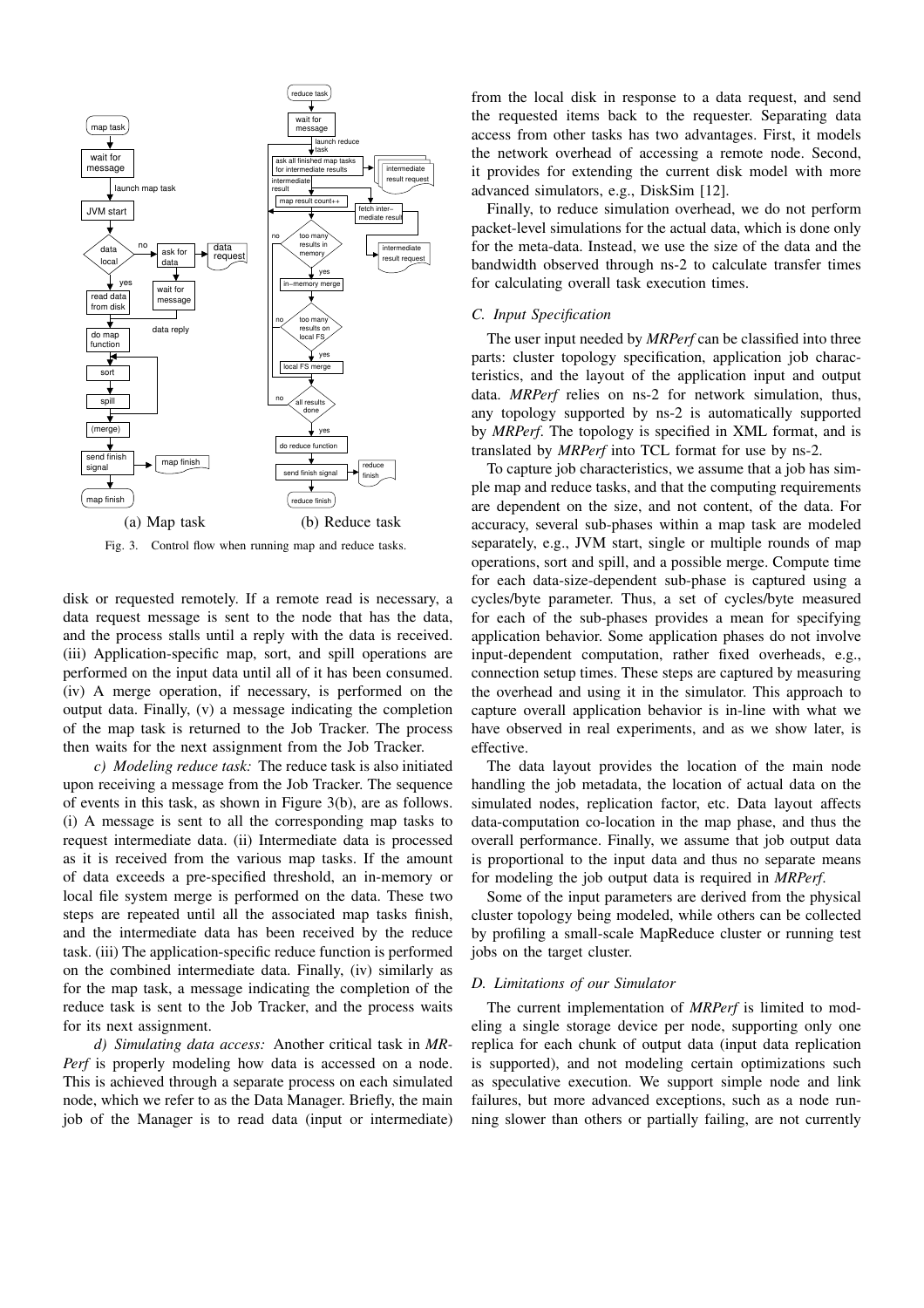modeled. However, we stress that lack of such support does not restrict *MRPerf*'s ability to model performance of most Hadoop setups. Nonetheless, since such support will enhance the value of *MRPerf* and enable us to investigate Hadoop setups more thoroughly, addressing these limitations is the focus of our ongoing research.

In summary, *MRPerf* allows for realistically simulating MapReduce setups, and its design is extensible and flexible. Thus, *MRPerf* can capture a wide-range of configurations and job characteristics, as well as evolve with newer versions of Hadoop.

# IV. EVALUATION

There are four goals of our evaluation: (i) validate *MRPerf*'s performance predictions using real-world applications running on a medium-scale Hadoop [3] cluster; (ii) use *MRPerf* to study the role of network topology on the application performance; (iii) use *MRPerf* to demonstrate the importance and impact of data locality for different MapReduce applications; and (iv) apply *MRPerf* to study the impact of infrastructure failures. For this purpose, we have implemented *MRPerf*, as described in Section III using about 4000 lines of C++, Tcl, and Python code interfaced with the ns-2 simulator.

#### *A. Applications*

We have used several representative MapReduce applications in our evaluation study. In the following, we present a brief description of these applications.

- *TeraSort.* The *TeraSort* application [13] is motivated by the TeraSort benchmark [8], which measures the time needed to sort 10 billion 100 byte records. Sorting is an important step in many analytics applications and stresses the infrastructure by producing as much intermediate data (which needs to be shuffled) and final output (which needs to be saved in the distributed filesystem) as the input.
- Search. In this synthetic application, we model a search application that compares each input record with a set of match criteria, and finds a small subset of matches. The complexity of match criteria determines the CPU load of the map tasks. *Search*, parameterized by matchcomplexity, allows us to study the impact of varying map times with fixed input and output size.
- *Index*. In this synthetic application, we model an indexing application that generates map (and reduce) output for each unique word found in the input data. The amount of output data depends on the number of unique words in the input data. *Index*, parameterized by the fraction of unique input words, allows us to study the impact of varying intermediate data size (map-side output) with fixed map times.

Table II summarizes the application variants used in the study and the corresponding value of the key parameters: Cycles/byte represents the compute cycles spent per input byte and captures the compute-complexity of the application; Filter Percentage captures the ratio between the size

TABLE II PARAMETERS OF THE SYNTHETIC APPLICATIONS USED IN THE STUDY.

| App             | <b>Cycles/byte</b> | Min. Filter % | Max. Filter % |
|-----------------|--------------------|---------------|---------------|
| <b>TeraSort</b> | 40                 | 100%          | 100%          |
| Search(a)       |                    | $0\%$         | 0.01%         |
| Search(b)       | 40                 | $0\%$         | 0.01%         |
| Search(c)       | 400                | $0\%$         | 0.01%         |
| Index(a)        | 40                 | 2%            | 2%            |
| Index(b)        | 40                 | 10%           | 10%           |
| Index(c)        | 40                 | 50%           | 50%           |

TABLE III STUDIED CLUSTER CONFIGURATIONS.

| <b>Configuration parameters</b> | Value(s)            |
|---------------------------------|---------------------|
| Number of racks                 | single, double      |
| <b>Network</b>                  | 1 Gbps              |
| Nodes(total)                    | 2, 4, 8, 16         |
| CPU                             | 2x Xeon Quad 2.5GHz |
| Disk/node                       | 4x 750GB SATA       |

of input and output data during the map phase, and is specified using a minimum and maximum value. For instance, *TeraSort* spends 40 cycles per input byte, on average, and the output size is equal to the input size. Whereas, *Search(c)* spends 400 cycles per input byte, and the output can range from size zero, i.e., searched term not found, to a small fraction (0.01%) of the input size.

# *B. Validating* MRPerf *Design*

In this section, we present a brief validation of the performance predictions made by *MRPerf* using measurements of a real-world application run on a medium-scale Hadoop cluster. Detailed validation results can be found in our earlier work [11]. For the presented results, we measured the performance of *TeraSort* (chunk size 64 MB, input 4GB/node) on a cluster configurations shown in Table III, and compared the results with those estimated by *MRPerf*.

*1) Single-rack cluster test:* In the first test, we use a single Hadoop rack containing all the nodes and one router. All node-router links are 1 Gbps. The number of nodes is varied (16 to 128 cores), and we observe the real and simulated total execution time for *TeraSort*. The results are shown in Figure 4, which shows the breakdown in terms of map and reduce phases. Here, we observe that *MRPerf* is able to predict the map and reduce phases performance within a range of 3.42% and 19.32% of the measured values, respectively. Moreover, *MRPerf* is able to predict Hadoop performance fairly accurately as the number of cores is increased from 16 to 128. Note that the average map time remains roughly the same across configurations because in all cases a single map task is processing the same amount of data (a single 64 MB chunk). The overall execution time and average reduce time also remain similar across configurations since the amount of data (and the number of reduce tasks) is scaled proportionally with cluster size.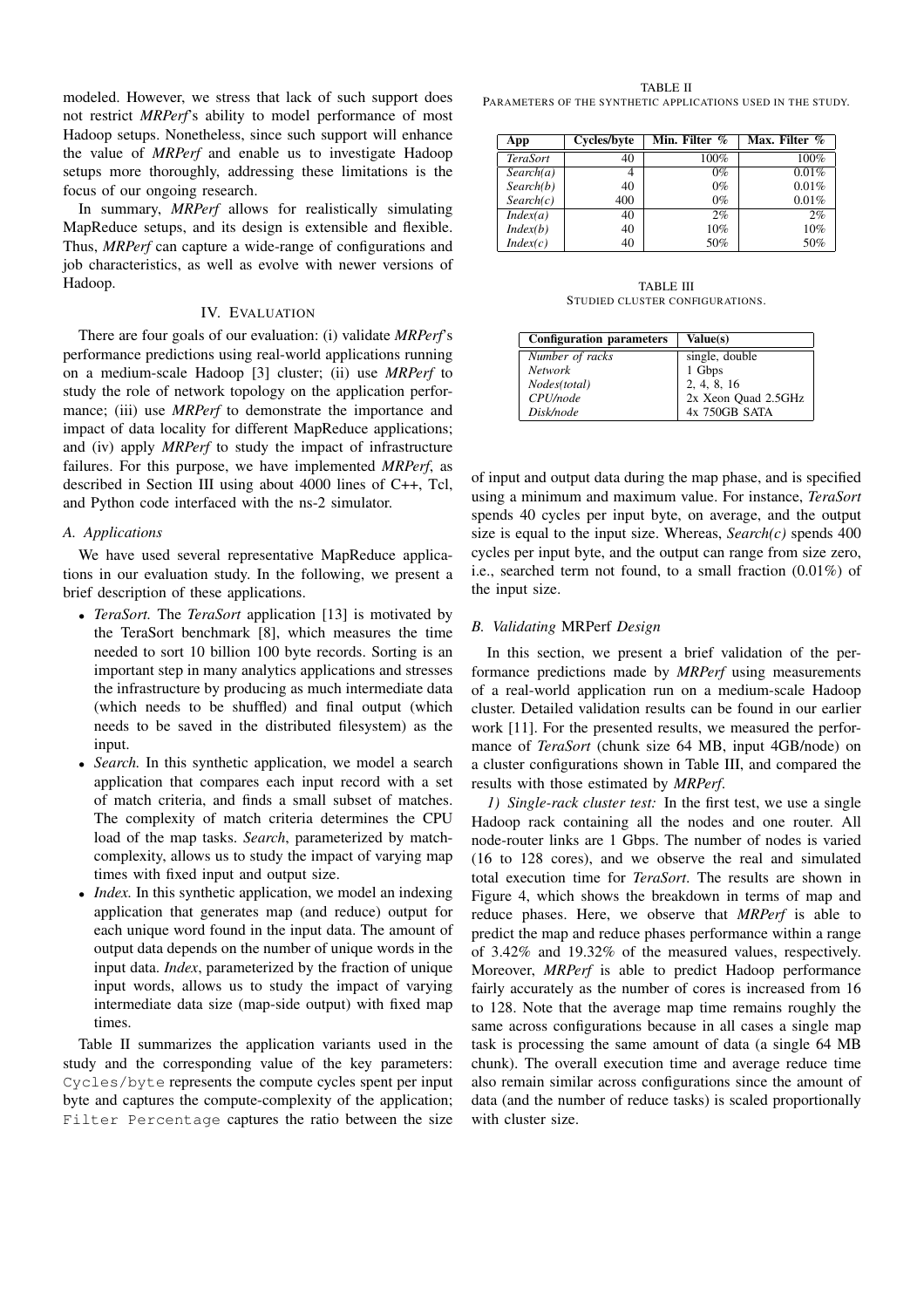

Fig. 4. *TeraSort* single-rack actual measurements vs. *MRPerf* execution times. Fig. 5. *TeraSort* double-rack actual measurements vs. *MRPerf* execution times.

Fig. 6. *TeraSort* sub-phase break-down times using actual measurements and *MRPerf*.

*2) Double rack cluster test:* Next, we repeat the validation test with a cluster comprising two racks, with each rack containing half the nodes from before and one router, and the routers in the two racks connected using a single link. All node-router and router-router links are 1 Gbps. Figure 5 again shows a good match between simulated and actual measurements. The only exception is the map phase performance for the 128-core case, where the predicted values are 16.99% lower than the actual measured time. Further investigation revealed that the network throughput on the inter-rack link was much lower than expected and the application reported some network errors. One suspected reason for this is packet drops at the router in our testbed (possibly due to the TCP incast [14]). Since this unexpected network slow-down is not modeled in *MRPerf* as it assumes a high-performance router connecting the two racks, the increase in the map phase execution time was not predicted. We continue to develop means for better modeling of such routers in *MRPerf* using ns-2, however, better router modeling is orthogonal to this work. Excluding the 128 core case, *MRPerf* is able to predict performance within a range of 5.22% and 12.83% of the actual measurements for the map and reduce phases, respectively.

*3) Comparing sub-phase performance:* In the next experiment, we study the sub-phases of a map task. *map* reads the input data, and processes it. The output is buffered in memory, and is sorted in memory during *sort*. The data is then written to the disk during *spill*. If multiple spills are involved, the data is read into memory once again for merging during *merge*. Finally, *overhead* accounts for miscellaneous processing outside of the above sub-phases, such as network messages. Figure 6 shows the sub-phase break-up times for 16 to 128 core clusters under *MRPerf* and actual measurements, with prefixes "s" and "d" showing results for single-rack and double-rack topology, respectively. As evident, *MRPerf* is able to accurately predict performance even at sub-phase level. Once again, the router issue discussed earlier resulted in a larger overhead for the 128-core case. However, other subphases are reasonably captured by *MRPerf*. Overall, *MRPerf*'s results are within a range of 13.55% of the actual measurements.

In summary, this set of experiments show that *MRPerf* is capable of accurately simulating Hadoop behavior.



Fig. 7. Network topologies considered in this study. An example setup with 6 nodes is shown.



Fig. 8. Performance under studied topologies. (a) All-to-all messaging microbenchmark. (b) *TeraSort*.

# *C. Impact of Network Topology*

In the next set of experiments, we utilize *MRPerf* to investigate the impact of network topology on Hadoop application performance. For this purpose, we simulate 72 nodes connected via 1 Gbps links. We consider four topologies as shown in Figure 7: *Star* where a single router connects all the 72 nodes; *Double rack* where the resources are divided equally into two racks of 36 nodes, each rack has its own router to connect all of its nodes, and the racks are connected using a point-to-point link between their routers; *Tree* where nodes are divided into 9 racks with 8 nodes each, and the racks are connected via a hierarchy of routers; and *DCell* [9], an advanced network topology, where nodes are distributed similarly as in *Tree* but the interconnectivity is recursively defined, with the nodes participating in the routing. The main advantage of *DCell* is that it does not require expensive switches with a large number of ports, rather cost-effective 8-port switches can be used to build large-scale setups.

*1) Micro-benchmark test:* We first evaluate the relative performance of the topologies using an all-to-all commu-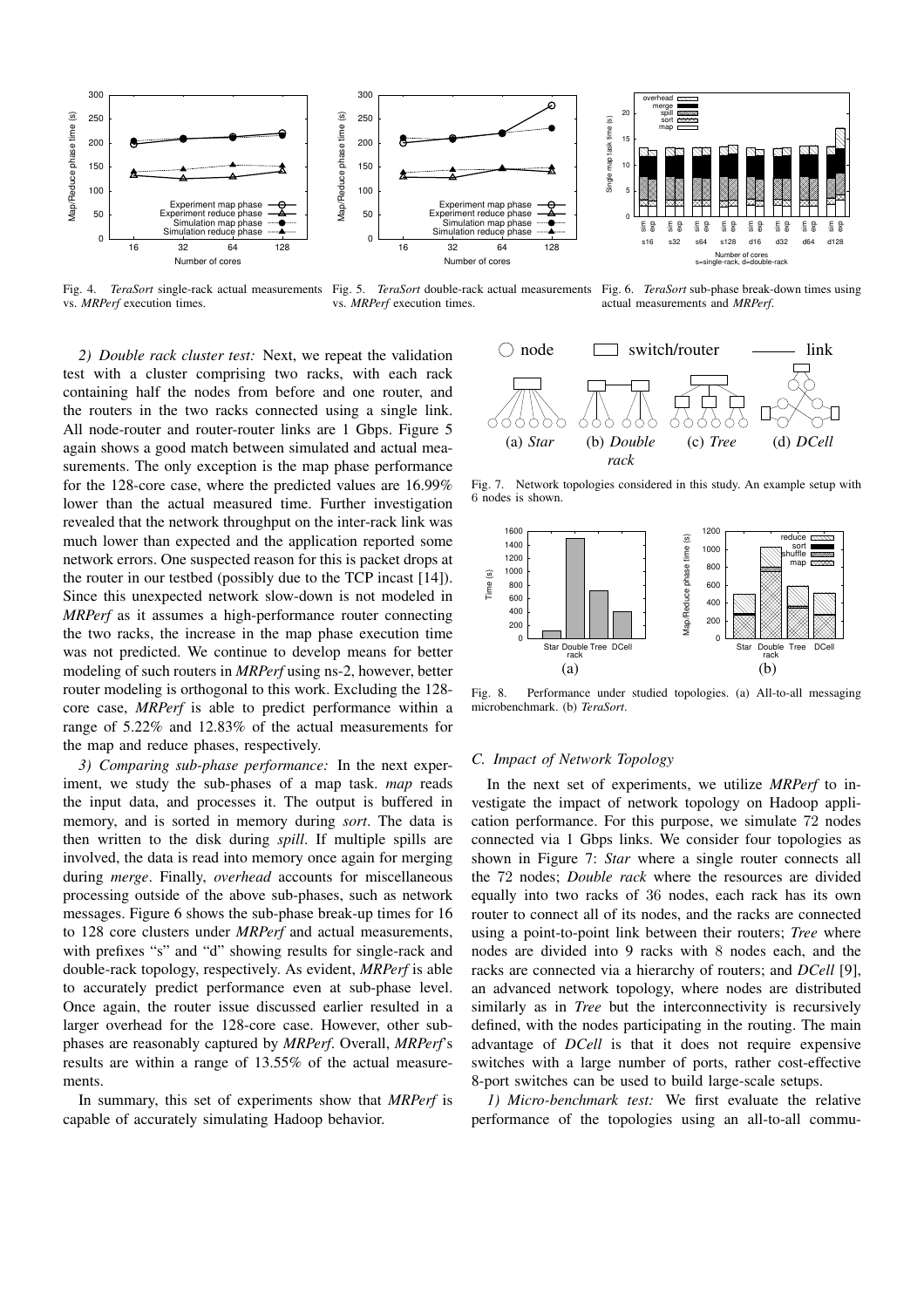

Fig. 9. *TeraSort* performance under studied topologies with all data available locally.



Fig. 10. *TeraSort* performance under studied topologies with all data available locally and 100 Mbps links.



Fig. 11. *TeraSort* performance under studied topologies with all data available locally and using faster map tasks.

nication micro-benchmark (not a Hadoop job). In this test, each pair of nodes exchange data, with each node sending 1 MB of data to every other node, and repeating for 100 times. This experiment demonstrates the wide variation in total bandwidth in the different topologies in the presence of allto-all communication. In particular, the hierarchical schemes (*Tree* and *Double rack*) end up with the higher-level links as bottlenecks in such communication. Figure 8(a) shows the total time for the 100 rounds of communication: *Star* has the best performance as links are not shared between nodes. *Double rack* and *Tree* bottleneck on link capacity, and thus perform a factor of 12x and 6x slower than *Star*, respectively. Finally, *DCell* is a factor of 3.5x slower compared to *Star* as inter-rack links are shared, but is a factor of 3.6x and 1.8x faster than *Double rack* and *Tree*, respectively. We repeated the experiment varying the number of rounds and the message sizes and obtained similar results. Based on these observations, we infer that *DCell* is a promising topology for use in Hadoop setups.

*2) Effect on TeraSort:* In our next experiment, we run *TeraSort* on each of the topologies in *MRPerf*. For each case, one node acts as the Job Tracker, while the remaining nodes run map and reduce tasks, as well as serve data. Figure 8(b) shows the results. *DCell* is able to perform as well as *Star* since the network usage is slowed down (compared with the previous experiment) by sorting being done by the nodes. *Double rack* and *Tree* are slower, taking 99% and 15% more time, respectively, compared to *Star*. The map phase in the different topologies is not identical because some map tasks retrieve their input data over the network, which takes a longer time when the network is overloaded.

*a) Eliminating the effect of remote data retrieval:* In the next experiment, we modify several settings to isolate the impact of network topology on the reduce phase. We modify the previous experiment in three ways:  $(A)$  make all data for the reduce phase available locally;  $(B)$  change all links to be 100 Mbps instead of 1 Gbps; and  $(C)$  use faster map tasks. Figure 9 shows the performance of the topologies with A. As expected, the map times are similar for all the four topologies. Moreover, since the amount of data transferred over the network is reduced, the network is less



Fig. 12. *Search* performance under studied topologies with 100 Mbps links.

of a bottleneck and the shuffle, sort, and reduce performance is also similar. The only exception is *Double rack*, where the shuffle phase takes a long time, since the single link between the two racks is still a bottleneck in the all-to-all data transfer needed during shuffle. To highlight the effect of topologies, we repeat the experiment with slower links and local map data, i.e., with both  $A$  and  $B$ . Figure 10 shows the results for this case. Now, the network becomes a bottleneck for *Tree*, *Double rack* and *DCell* during the shuffle phase, but *DCell* is the closest to *Star* due to its higher aggregate bandwidth for all-to-all communication. Finally, we modified the setup to use 20% faster map tasks with local map data, i.e., with A and C. The motivation is to increase the rate of data produced for shuffling, and thus to highlight any network bottleneck if present. Figure 11 shows a similar behavior as before, illustrating that even for medium-sized clusters and 1 Gbps networks, inter-node bandwidth can be the bottleneck for MapReduce applications.

*3) Effect on Search:* Next we study the affect of network topologies on *Search*. Again, the simulations model a 72 node topologies, 1 GB input data per node, and a 64 MB block size (with map input data available locally). *Search* produces an insignificant amount of intermediate data and thus is largely unaffected by network topologies. Figure 12 shows that the application's performance is fairly even across all topologies (with 100 Mbps links). Experiments with 1 Gpbs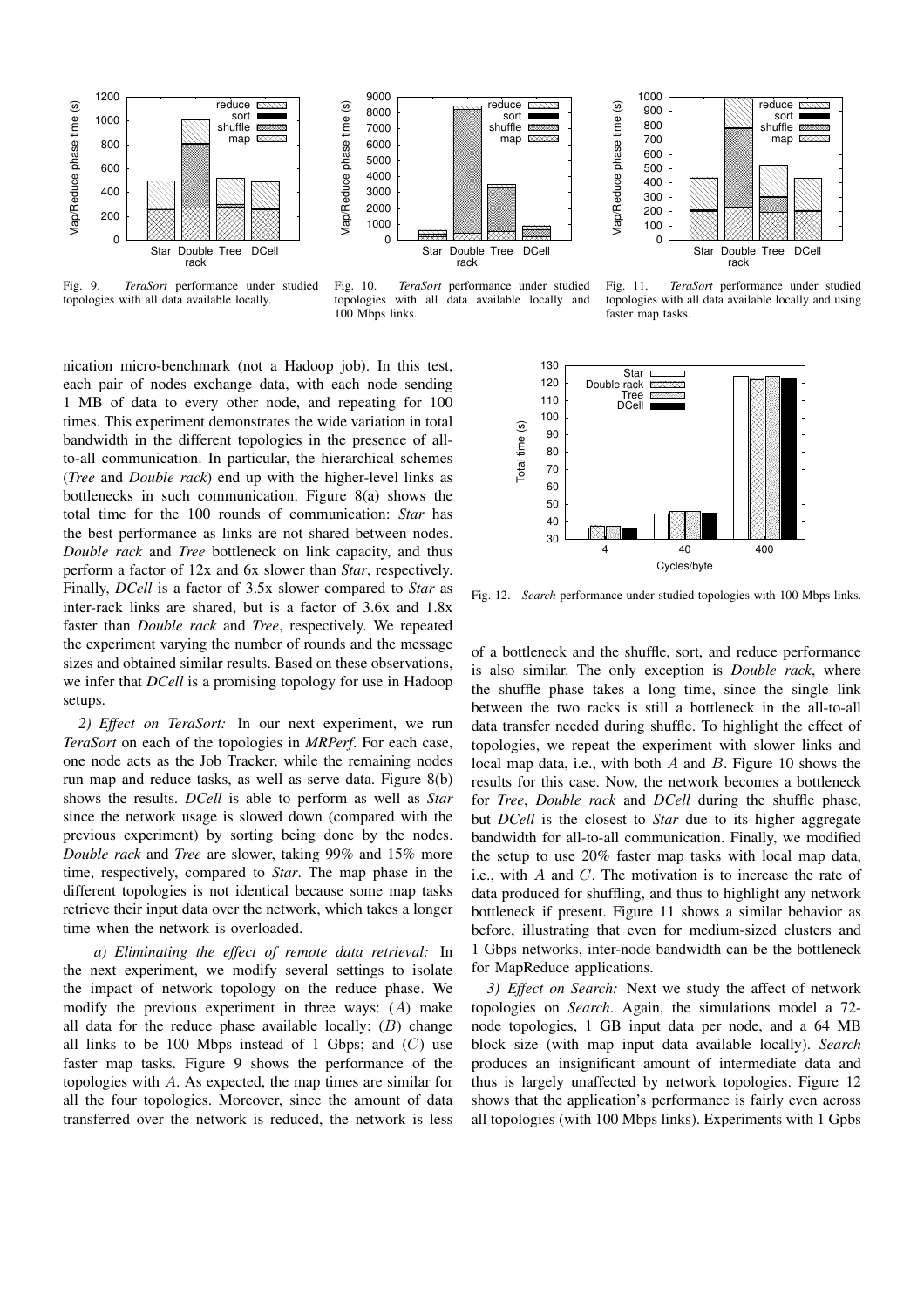

Fig. 13. *Index* performance under studied topologies.



Fig. 14. *Index* performance under studied topologies with 100 Mbps links.



Fig. 15. Impact of data-locality on *TeraSort* performance.



Fig. 16. Impact of data-locality on *TeraSort* map task sub-phases.

links produced similar results, and are not shown.

*4) Effect on Index:* Figure 13 and 14 show the effect of network topology on the performance of *Index* with 1 Gbps and 100 Mbps links, respectively. The simulations model 72 node topologies, 1 GB input data per node, and a 64 MB block size. Again, the needed input data for all map tasks is available locally.

These experiments show that the effect of network bottlenecks becomes much more pronounced as more intermediate data is generated by the map tasks, since all this data needs to be shipped across the network during the shuffle phase. Also, as before, switching to a 100 Mbps network exacerbates the problem and causes a larger spread in performance across topologies even in the case where maps output is only 10% of their input data.

Designers of MapReduce clusters should take these results into account and evaluate the most cost-effective ways of achieving acceptable network performance with all-to-all communications. As shown in this section, the characteristics of the applications that will be run on the cluster play an important role in predicting the demand on the networking infrastructure.

#### *D. Impact of Data Locality*

In this set of experiments, we evaluate how data locality affects application performance. For this purpose, we compare three different job scheduling decisions, which result in different data locality for the jobs. These localities are as follows. *Node-local* where all the needed data is available on the node and no remote retrieval is required. This occurs if sufficient data replication has been employed and the compute cluster overlaps with the data cluster. *Rack-local* where all the needed data is found within the rack but not on the node. We study this case since racks have good inter-node bandwidth, so scheduling tasks to access data within the rack is considered preferable to outside the rack. *Rack-remote* where all data has to be retrieved over the network from a remote rack. This can occur when a cluster is designed with separate compute and data sub-clusters, or if local map slots are not available on nodes containing the data when multiple jobs are run on a single cluster. For these experiments, we use the *Double rack*, *Tree* and *DCell* topologies.

*1) Effect on TeraSort:* Figure 15 shows overall execution time for *TeraSort*, where as Figure 16 shows the break-up of map phases (*Rack-remote* bar of *Double rack* is truncated). The most time is consumed by the map function as it involves remote data retrieval. We observe that data locality affects *Double rack* significantly, with execution time increasing by 284% for *Rack-remote* compared to *Node-local*. In contrast, *DCell* is able to provide better network bandwidth, and thus the results under this topology *Rack-remote* are similar to that of *Rack-local* and *Node-local*.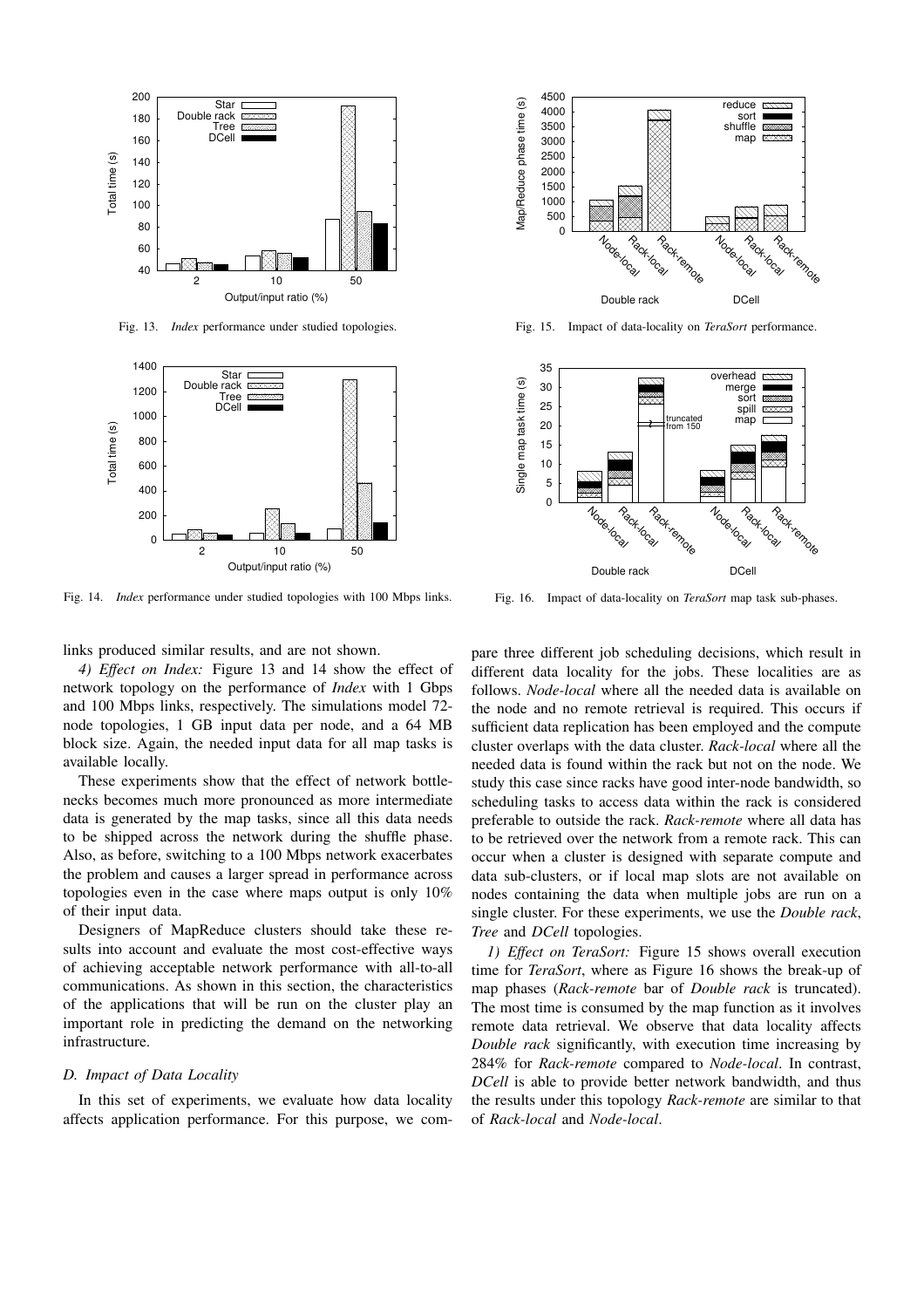

Fig. 17. Impact of data-locality on Fig. 18. *Search* performance using *DCell*. Impact of data-locality on *Search* performance using *Double rack*.



Fig. 19. Impact of data-locality on Fig. 20. *Index* performance using *DCell*. Impact of data-locality on *Index* performance using *Double rack*.

*2) Effect on Search:* Figure 17, and Figure 18, show the impact of different data-locality conditions on the performance of *Search* for the *DCell* and *Double rack* topologies, respectively. *Search* with more complex match criteria (and longer map times), and configurations with data farther from the compute node generally take longer, as expected. An interesting situation occurs in the *Double rack* case when the data is *Rack-remote*. Here the network latency during the map phase dominates execution time, and the execution time does not change with map phase CPU cost.

*3) Effect on Index:* Figure 19 and Figure 20, the impact of different data-locality conditions on performance of *Index* for the *DCell* and *Double rack* topologies, respectively. *Index* generates significant intermediate data (unlike *Search*), thus the network is shared for map data transfers and intermediate data shuffle. Again, the trends are as expected, with the applications that generate more intermediate data taking longer to complete, and faring worse in topologies where point-topoint bandwidth is lower.

# *E. Impact of Failures*

In this set of experiments, we study how failures affect the performance of Hadoop applications. The failure scenarios that we consider are: (i) a map task fails; (ii) a reduce task fails; (iii) a node fails; and (iv) the inter-rack link fails (equivalent to a rack failure since it causes a network partition). Unless otherwise specified each experiment models a 72-node *Double rack* topology setup, and scheduling is such that node-local data locality is achieved.



Fig. 21. *TeraSort* performance under failure scenarios.



Fig. 22. *TeraSort* performance under failure scenarios using a 20-node cluster.

*1) Failure detection and recovery:* The failure model in *MRPerf* mimics Hadoop's as follows. Task failures, i.e., map and reduce operation failures, are detected almost instantaneously by the local task tracker, and a failed task is re-started immediately upon detection. Such a failure results in loss of all the work done by the failed task. In contrast to task failures, a node or rack-level failure cannot be detected immediately. Instead, if the job tracker does not receive any messages from a node or rack for a pre-specified timeout period (default is 10 minutes in Hadoop), it infers that the non-responding unit has failed. Map task intermediate data stored on a failed node is considered lost. However, not all the map tasks need to be rerun for recovery, as some of it may already have been copied by reduce tasks running on different nodes. Thus, instead of trying to launch recovery immediately upon failure detection, we wait for reduce tasks corresponding to maps tasks on the failed node to report errors in reading necessary intermediate data, and only then re-start the failed map tasks. Although simple, such an on-demand recovery approach can result in delays in the recovery process. Finally, a rack-level failure is treated as multiple node failures in *MRPerf*, wherein all nodes in a failed rack are considered to have failed and their behavior is modeled as described above.

*2) Effect on TeraSort:* Figure 21 shows the overall execution time of *TeraSort* while failures occur during the execution. We observe that the Hadoop is able to tolerate a map task failure with negligible  $\langle$ <3% compared to no failures) effect. This is because a single map task represents a small fraction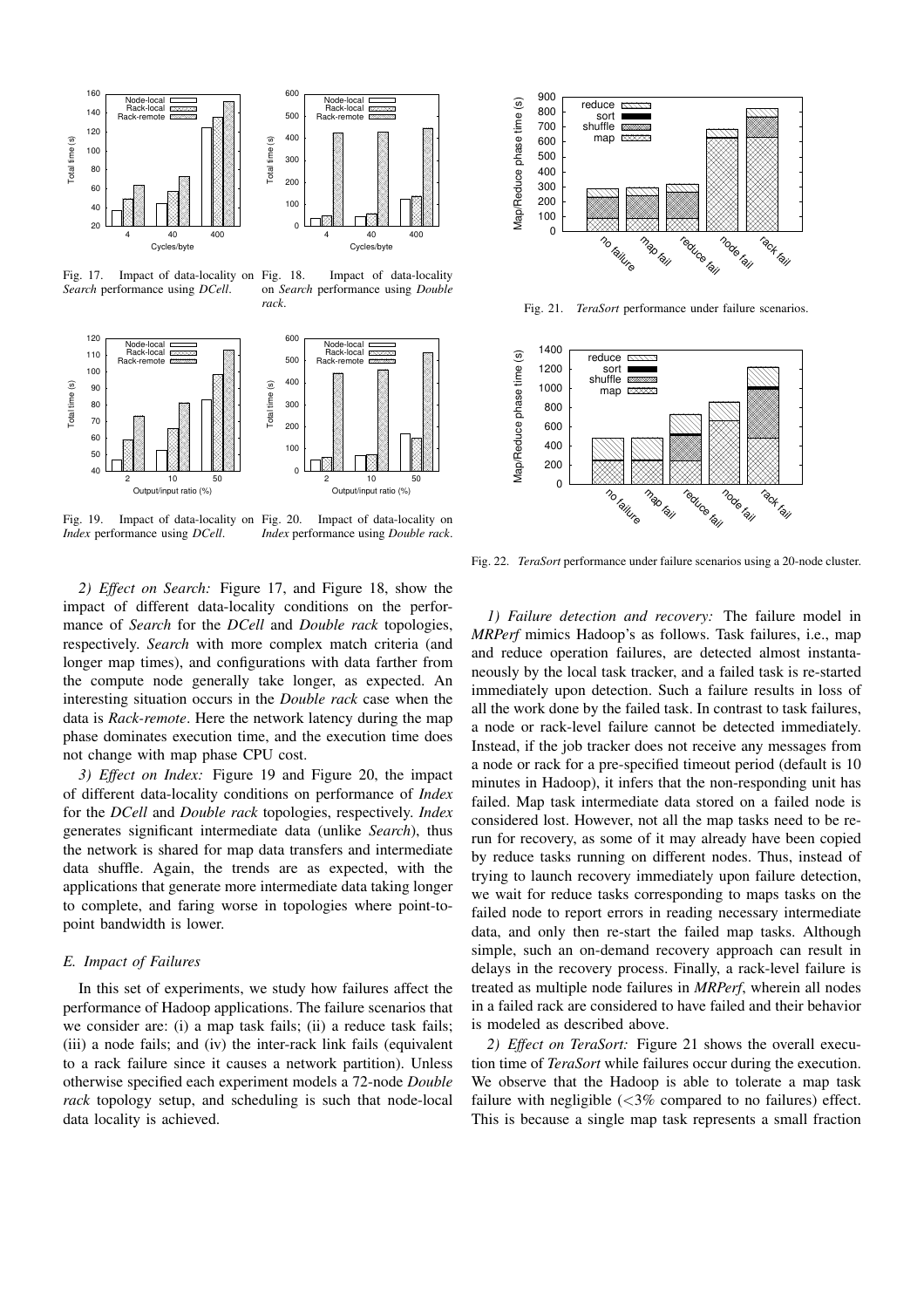

Fig. 23. *Search* performance under failure scenarios.

of the overall work, and the scheduler is able to re-run the failed map task without affecting any other tasks. This task isolation is a key benefit of MapReduce model. A reduce failure represents a larger fraction of work being lost, but with 72-node, some reduce tasks run slower than others, and the retried reduce task is able to finish faster because it competes for network bandwidth with only the slow reduce tasks. Thus, even a reduce failure is handled without significant performance penalty (11% slowdown). A node failure, and rack failure have much larger impacts on performance (139% and 186% respectively), partially because of the failure detection time-out (see Section IV-E1) and partially because of the larger loss of computation and intermediate data.

Figure 22 shows the results for the same failures for roughly the same amount of data sorted on a smaller cluster (20 nodes with 4 GB/node). Here we see that a reduce task failure results in 34% performance degradation. This is because there is smaller variability in the reduce times on this cluster and a reduce task loss means that 1/20 of the shuffle and reduce steps have to be re-run. The perforamance degradation on a node failure is 44%, mainly due to the failure detection time-out and the lost data. The worst performance, i.e. 60% degradation, occurs when the intra-rack link fails. This is because when the two racks are separated, the entire job has to be re-run on one rack that contains the job tracker.

*3) Effect on Search:* Figure 23 shows impact of failures on *Search*. The effect of map and reduce task failures are small as is the case with *TeraSort*. However, the 10 minute failure detection time-out dominates the run-time of node and rack failure cases for this application due to the shorter total runtime. An interesting trend is that the longer running versions (i.e with larger cycles/byte) of *Search* actually finish faster in the case of rack failure. This is because the recovery time is longer if the number of completed map tasks on the failed rack is larger (see re-tries of map tasks in the case of node/rack failures in Section IV-E1).

*4) Effect on Index:* Figure 24 shows impact of failures on *Index*. Again, the cases of map and reduce task failures are similar to the previous applications. Also, for rack failure, the recovery for the 10% *Index* takes less time than the application with the 2% case due to the effect of failed map task recovery,



Fig. 24. *Index* performance under failure scenarios.

similar to the rack failure recovery for *Search* experiments. However, the trend does not continue for the 50% case because higher shuffle requirements cancel out the faster recovery due to fewer failed map tasks.

These results are as expected given the base MapReduce design, and show the ability of *MRPerf* to capture Hadoop behavior under various failures. An important caveat to these results is the fact that *MRPerf* does not capture an important feature of Hadoop – speculative execution. Hadoop starts backup map and reduce tasks when it finds that execution slots are free and there are tasks which have taken longer than expected. We plan to add this feature to *MRPerf* in the future. The scheduling policies of speculative execution are a subject of active development in the Hadoop community, and we hope that including this capability in *MRPerf* will provide a way of systematically comparing different policies.

# *F. Summary of Results*

*MRPerf* enables quantifying the affect of various design decisions on Hadoop applications. We have shown that advanced topologies such as *DCell* can help improve overall system performance. This stresses that cluster designers should consider such topologies while choosing networks for MapReduce clusters. Moreover, we have quantified the drastic effects that data-locality has on application performance. This stresses the need for prioritizing data locality in job scheduling decisions. We have also shown that MapReduce can tolerate failures in the map tasks and node failures with negligible or small impact, respectively, however, inter-rack link failures can reduce the performance significantly. Consequently, building redundancy into inter-rack connectivity may be necessary for mitigating the affects of failures.

We found it instructive to observe the inter-play of resource bottlenecks and scheduling decisions in determining the performance of Hadoop applications. We stress that studying this design space using actual clusters is next to impossible given equipment costs, extensive configurations and setup times, man-power needed, in-efficiency of the approach in terms of resources used and results obtained, and most importantly, the need to re-do the entire testing process for different clusters, applications, configurations. Thus, simulation is a powerful